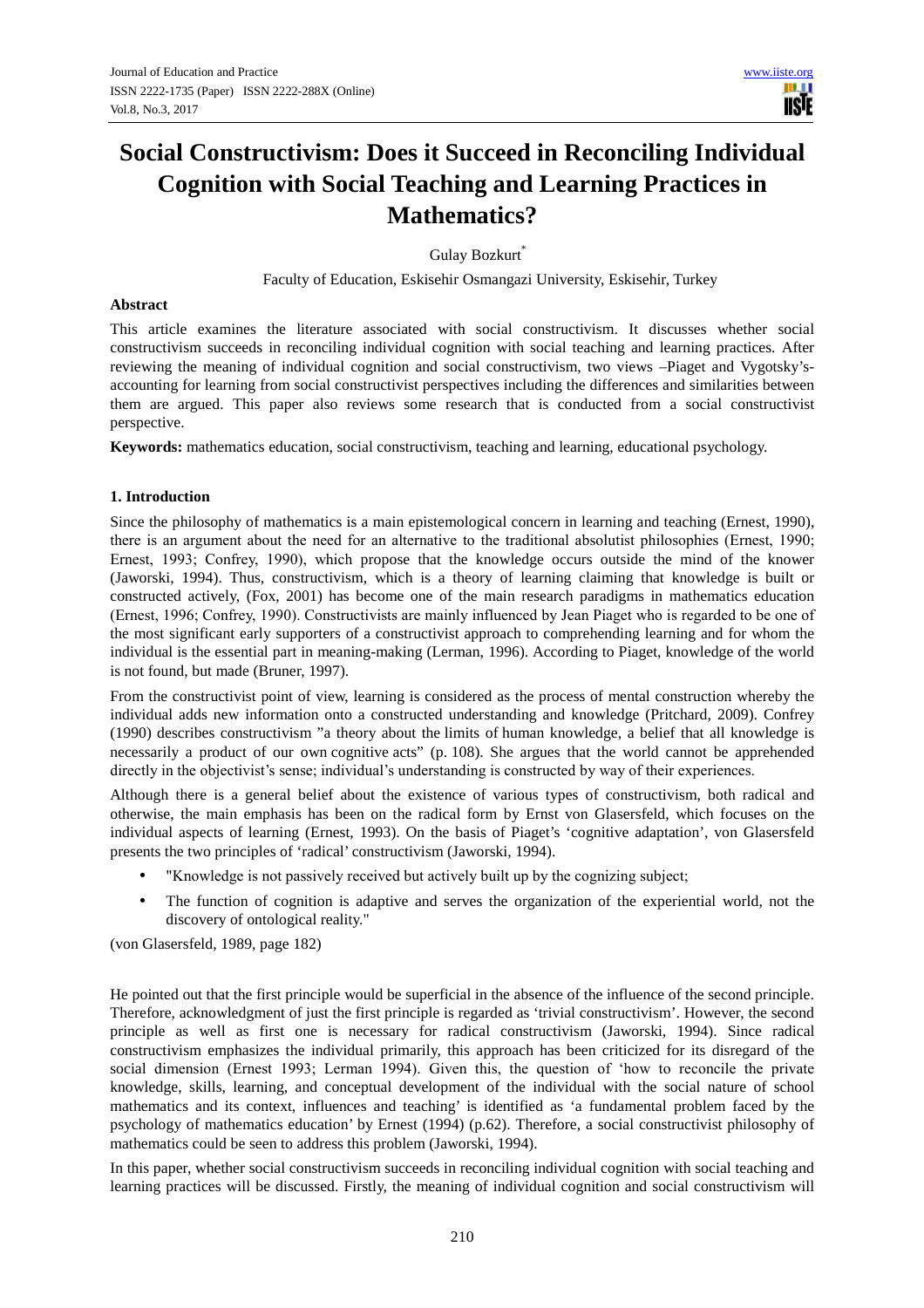be explained. Secondly, the differences and similarities between the two types of social constructivism according to Piaget's way and Vygotsky's way will be argued. Thirdly, theoretical considerations will be discussed. Then, some research reviewed will be examined from a social constructivist perspective and brought to a conclusion.

## **2. Individual Cognition**

Within the psychology or philosophy, cognitive processes are basically defined as being intrinsic in the autonomous problem solving ability of stimuli from the direct surroundings. Thus, cognition requiring 'an inner, situation-independent environment' (p.39) is essential to mental content and the relationship between mental content and outside world. To define cognition narrowly, it can be regarded as the reasoning process (Harder, 1999). In addition to this, the cognitive revolution as a reaction to behaviourism can give the broad definition of cognition. In the late 1950s and early 60s, it was realized that behaviourism neglected the inner process of mind (Gärdenfors, Johansson, 2005) and there were reactions between individual's inputs and outputs (Harder, 1999). Individuals' reactions were associated with their internal states rather than just 'direct, mechanical cause-effect chains' (Harder, 1999, p.40).

#### **3. Social Constructivism**

Voss et al. (1995) stated that the 'sociocultural revolution' has been recognized in the recent decade. By such a revolution, the emphasis on learning is not only through social interaction but also in out-of-school contexts (p.174). It is argued that people cannot comprehend the individual cognitive development in the absence of the social context in which the individual grows up (Gärdenfors, Johansson, 2005). In Maturana's (1978) words: "Knowledge implies interaction, and we cannot step out of our domain of interactions, which is closed. We live, therefore, in a domain of subject-dependent knowledge and subject-dependent reality… We literally create the world in which we live by living it." (pp. 17-18)

Social constructivism is a philosophical stance which accepts that both social interaction and individual meaning making play pivotal and crucial parts in the learning of mathematics (Ernest, 1994; Ernest, 1998). Social constructivists, thus, consider the process of knowing as the essence of social interaction that leads to higher levels of reasoning and learning (O'Connor, 1998). In addition, the acquisition of intellectual skills is regarded as an active process involving others (Jones, Brader-Araje, 2002; von Glasersfeld, 1989). From the social constructivist point of view, culture and context has an essential role in understanding in order to construct knowledge through this understanding (Derry, 1999).

Learning, in particular the learning of mathematics is considered as a social construction by social constructivists. This is not only because the origin of mathematics is social or cultural but also the justification of mathematical knowledge rests on its 'quasi-empirical' basis (Ernest, 1991). However, the fact that there is a lack of consensus about the term 'social constructivism' as well as its theoretical bases and assumptions is pointed out by Ernest (1994). According to Ernest (1990), a social constructivist epistemology is developed from the two principles of radical constructivism from von Glasersfeld, which are aforementioned. In addition to these, in order to elaborate the epistemological basis of social constructivism, Ernest (1990) extended these principles with the added presumptions of the existence of social and physical reality.

- "the personal theories which result from the organization of the experiential world must 'fit' the constraints imposed by physical and social reality;
- they achieve this by a cycle of theory-prediction-test-failure-accommodation-new theory;
- this gives rise to socially agreed theories of the world and social patterns and rules of language use;
- Mathematics is the theory of form and structure that arises within language."

By the same token, Taylor and Campbell-Williams (1993) (as cited in Jaworski 1994) propose another principle extending the principles of radical constructivism. This principle acknowledges that knowledge is constructed socially by the virtue of its discussion and mediation with others. In addition, it is stressed that language plays the pivotal role in learning and the learner is considered as an interactive co-constructor of knowledge. According to Jaworski (1994), 'the essence of social constructivism is recognition of the power of interaction and negotiation influencing individual construction. Intersubjective or 'taken-as-shared' knowledge can be seen as a product of such interaction where participants seem to agree on certain interpretations represented through discourse and non-verbal communication.' (p.211).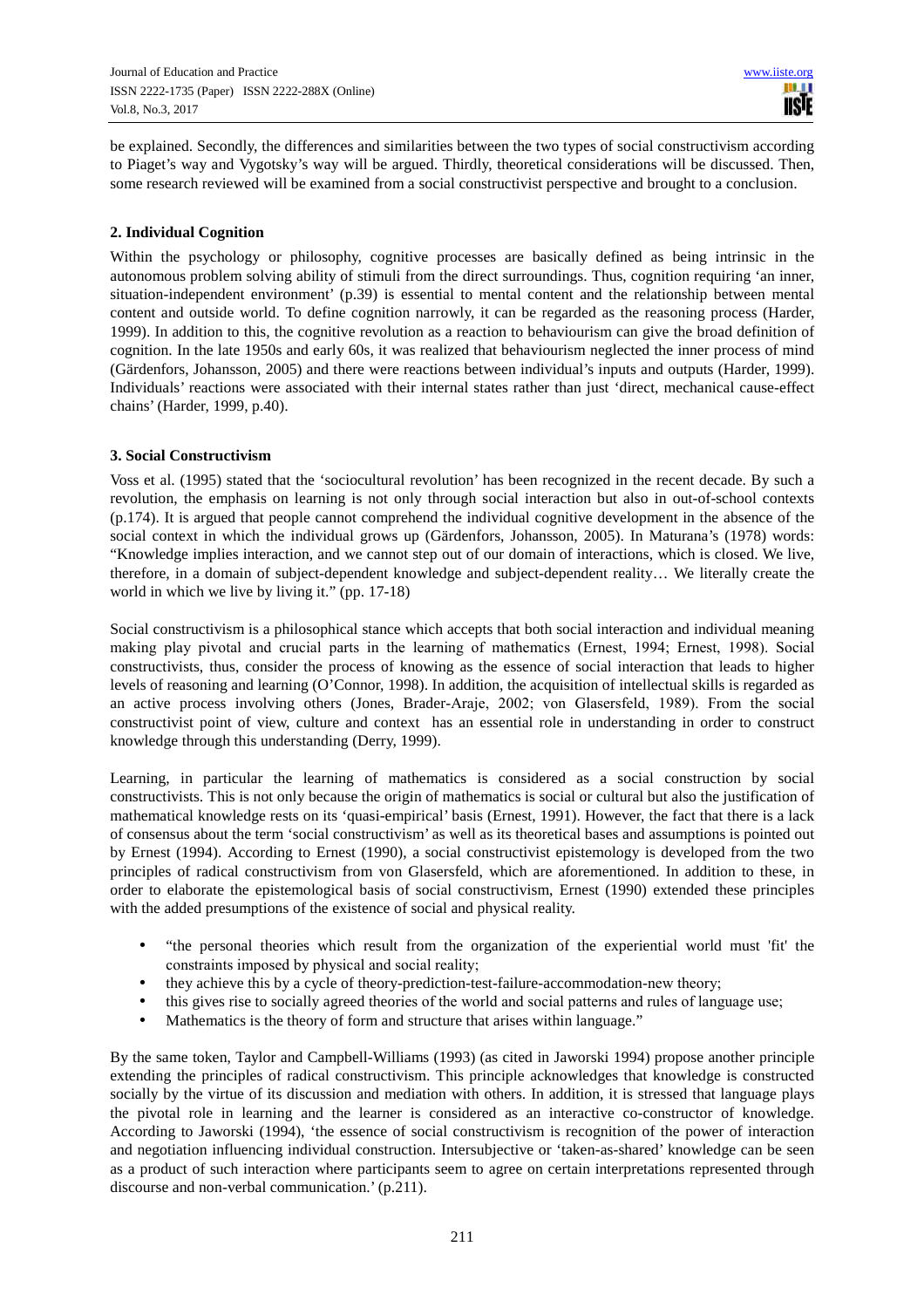In the next section, the differences and similarities between the two types of social constructivism according to Piaget's way and Vygotsky's way will be put forward.

#### **4. Views Accounting For Learning from Social Constructivist Perspectives**

Vygotsky and Piaget proposed different mechanisms to account for learning from social constructivist perspectives; from the former perspective, the social life is of paramount importance, whereas from the latter perspective, the individual is of paramount importance.

#### *4.1 Piaget's Approach*

Piaget's constructivist perspective is based on radical constructivism, focusing on the individual cognitive processes, combining with social interaction. Although it accepts the social aspects of classroom interaction, it is the individual aspects of knowledge construction on which it is focused (Ernest, 1994; Rogoff 1990; Wertsch 1985). However, Piaget (1970) said that "…there is no longer any need to choose between the primacy of the social or that of the intellect: collective intellect is the social equilibrium resulting from the interplay of the operations that enter into all cooperation" (p.114).

It is Piaget's belief that children's actions in relation to their external world cause learning and that there is no place for teaching in this state (Jaworski, 1994). The independent work of the individual as well as equality on each other's view is also emphasized in Piaget's theory in terms of inter-subjectivity (Rogoff, 1999). In addition, according to Piaget, social interaction, in discussions between children holding different views, is highly likely to create cognitive conflict, which helps individual's cognitive growth thereby re-establishing equilibrium (Palincsar, 1998). From this point of view, different perspectives which could contradict with their own preexisting perspectives can be seen through such logical discussions, therefore, giving rise to dis-equilibration, which, in turn, leads the individual to resolve the difference thereby reorganizing and rebuilding cognitions (Tudge, Rogoff, 1999). Piaget stated (1985) that "disequilibrium forces the subject to go beyond his current state and strike out in new directions" (p.10, cited in Palinscar 1998). From this perspective, intellectual development is an active process of dis-equilibration and re-equilibration thereby continuing reconstruction of knowledge (DeVries, 1997). Furthermore, it is Piaget's suggestion that in order to make the social interaction most effective, equals' cooperation is necessary, resulting in comprehension of each other's aspects with reciprocity of their different thoughts (Rogoff, 1999).

#### *4.1 Vygotsky's Approach*

Vygotsky's way to the relationship between social and individual processes contrasts with Piaget's in a number of essential ways. First of all, Vygotsky prioritized social and linguistic influences on learning and meaningmaking and stated that "The social dimension of consciousness is primary in time and in fact. The individual dimension of consciousness is derivative and secondary" (Vygotsky 1978, p.30). From this point of view, "thought (cognition) must not be reduced to a subjectively psychological process" (Davydov, 1988, p.16, cited in Cobb, 1994).

According to Vygotsky, social interaction through participation in a number of joint activities and internalization of the influences of collective working provides learners with intellectual development and the acquisition of knowledge of the culture and the world, if they are guided by a more skilled peer or adult (Rogoff, 1999); the interaction between children and their caregivers, for instance (Palincsar, 1998). In order to account for this social and participatory learning with a teacher or more informed peer, the concept of the zone of proximal development (ZPD) was developed by Vygotsky (1978). He described that as "the distance between the actual developmental level as determined through independent problem solving and the level of potential development as determined through problem solving under adult guidance or in collaboration with more capable peers" (p.86). According to Bruner (1997), "The ZPD is where pedagogy and intersubjectivity enter the Vygotskyian picture." (p.131). Lerman (2000) also defined the ZPD as an instrument to examining individuals' contributions to the learning setting as well as the role of intersubjectivity in scaffolding participants.

Furthermore, semiotic mediation plays an essential part in co-construction of knowledge (John-Steiner&Mahn, 1996). According to Vygotsky, social and individual functioning is mediated by semiotic mechanism-signs and psychological tools (Wertsch, 1991). By semiotic Vygotsky (1981) means : "language; various systems of counting; mnemonic techniques; algebraic symbol systems; works of art; writing; schemes, diagrams, maps and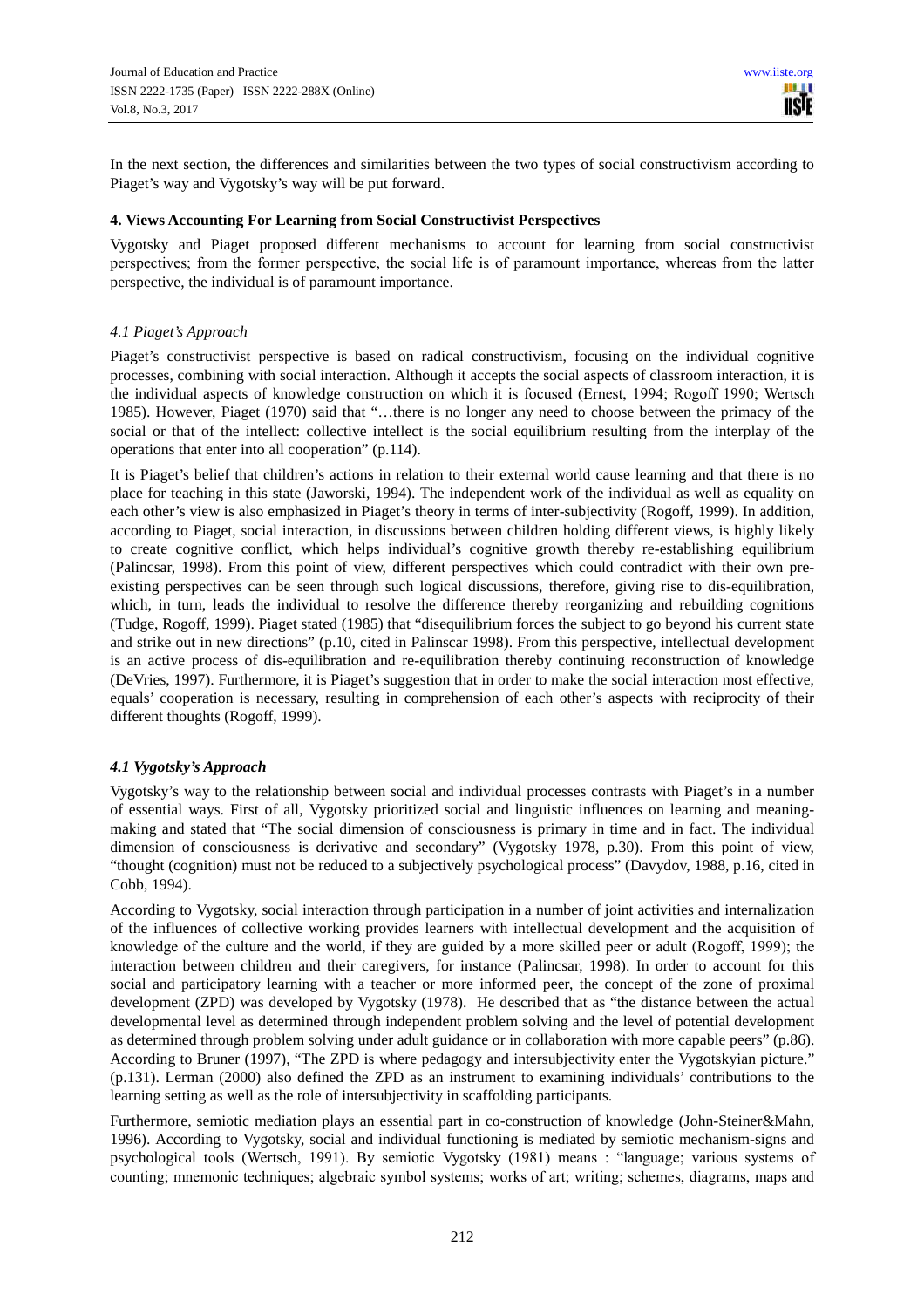mechanical drawings; all sorts of conventional signs and so on" (p.137). Internalization of these semiotics assist autonomous problem solving processes as well as the progress of knowledge co-construction (Palinscar, 1998). Most members of the sociocultural thought community accept the significance of semiotic mediation, in particular language, in thinking and the development of consciousness (John-Steiner&Mahn, 1996).

Language has a crucial part to play in mental functioning and conveying the cultural heritage of the groups, such as ethnicity and gender, in which the individual is born into and brought up (Lerman, 1996; Lerman, 2001). From this perspective, in addition to language, cultural context by the virtue of the use of language is necessary for cognitive development in Vygotsky's theory (Bruner, 1997). Since language and knowledge are pre-existing and on the external plane, internalization of the meanings and culture is necessary; namely individuals cannot originate them. Hence, the essence of the Vygotsky's theory is internalization (Lerman, 2000). In Vygotsky's words: "Every function in the child's cultural development appears twice: first, on the social level, and later, on the individual level; first, between people (interpsychological), and then inside (intrapsychological) . . . All the higher functions originate as actual relations between human individuals." (Vygotsky, 1978, p. 57)

Given the different ways of Piaget and Vygotsky regarding social interaction in individual cognitive development, there are various viewpoints of constructivism and the social dimension of work in the literature of mathematics education. Thus, it is a matter of debate. Some believe that these two ways are complementary or incommensurable, while others say that these are contradictory (Lerman, 2000; Ernest 1994). In the next section, some theoretical considerations will be discussed.

#### **5. Theoretical Considerations**

The integration of social interactions into constructivism is supported by a number of writers. A group of researchers, Cobb, Wood and Yackel, for instance, argued that these theories are complementary. These researchers (1992) provided an explanatory framework for social interactions drawing attention to complementarity of acculturation and cognitive aspects. 'When we talk of students' constructive activities we are emphasizing the cognitive aspect of mathematical learning. It then becomes apparent that we need to complement the discussion by noting that learning is also a process of acculturation.' (Cobb *et al*., 1992, p.28) Cobb (1994) also stated that mathematical learning should be considered as a process in which knowledge is constructed by an individual actively as well as a process of acculturation into the mathematical practices. He asserts that it is how to integrate these two perspectives in mathematics education that is a fundamental issue instead of debating between them. Cobb and Yackel (1996) conducted a classroom based research project, and developed an outlined interpretive framework for analysing classrooms; this showed that the two perspectives were complementary.

Ernest (1991) and Bauersfeld (1992) also argued for the complementarity of social aspects and individual cognition; they emphasise social convention and the role of the social dimension in individual cognition respectively. However, Bruner (1997) suggested, "The two perspectives grow from different world views that generate different pedagogical strategies, different research paradigms, perhaps even different epistemologies…. Better each go their own way." (p. 135).

Sfard (1998) has proposed that these theories are incommensurable, not incompatible. Since each offers something in contrast to the other, each of them is necessary; namely there is not just one correct theory. According to her, one is highly likely to exist at the same time with the other in peace. She stated that "…theoretical exclusivity and didactic single-mindedness can be trusted to make even the best of educational ideas fail." (p.11). Thus, she suggested that it is a mixture of them that would draw advantage from these theories, while avoiding the disadvantages of each.

Nevertheless, Confrey (1995) argued that there are potential incompabilities between the two theoretical views. It is Confrey's consideration that it is difficult to reconcile the two theories. Her emphasis is that the individual constructivist perspective is crucial. In the absence of it, the diversity of individual constructions, which have a pivotal role in the learning process, is lost from access. In Confrey's words, an "exclusive reliance on 'mathematizing' as 'the interactive constitution of a social practice' could lead social constructivist researchers to overlook much of what Piaget demonstrated and to underestimate or under-investigate the strength and diversity of individual students' constructive processes" (Confrey, 1995, p.219). Thus, she argued that Vygotsky's theories are inadequate to explain the creativity of the individual which is an obvious weak point. She, therefore, put Piaget's ideas into Vygotsky's to correct that weak point. On the contrary, Rogoff (1990) describes herself as a supporter of Vygotsky, that the integration of social interaction into Piaget's individualistic approach cannot achieve Vygotsky's view that it is crucial to comprehend cognition within social context.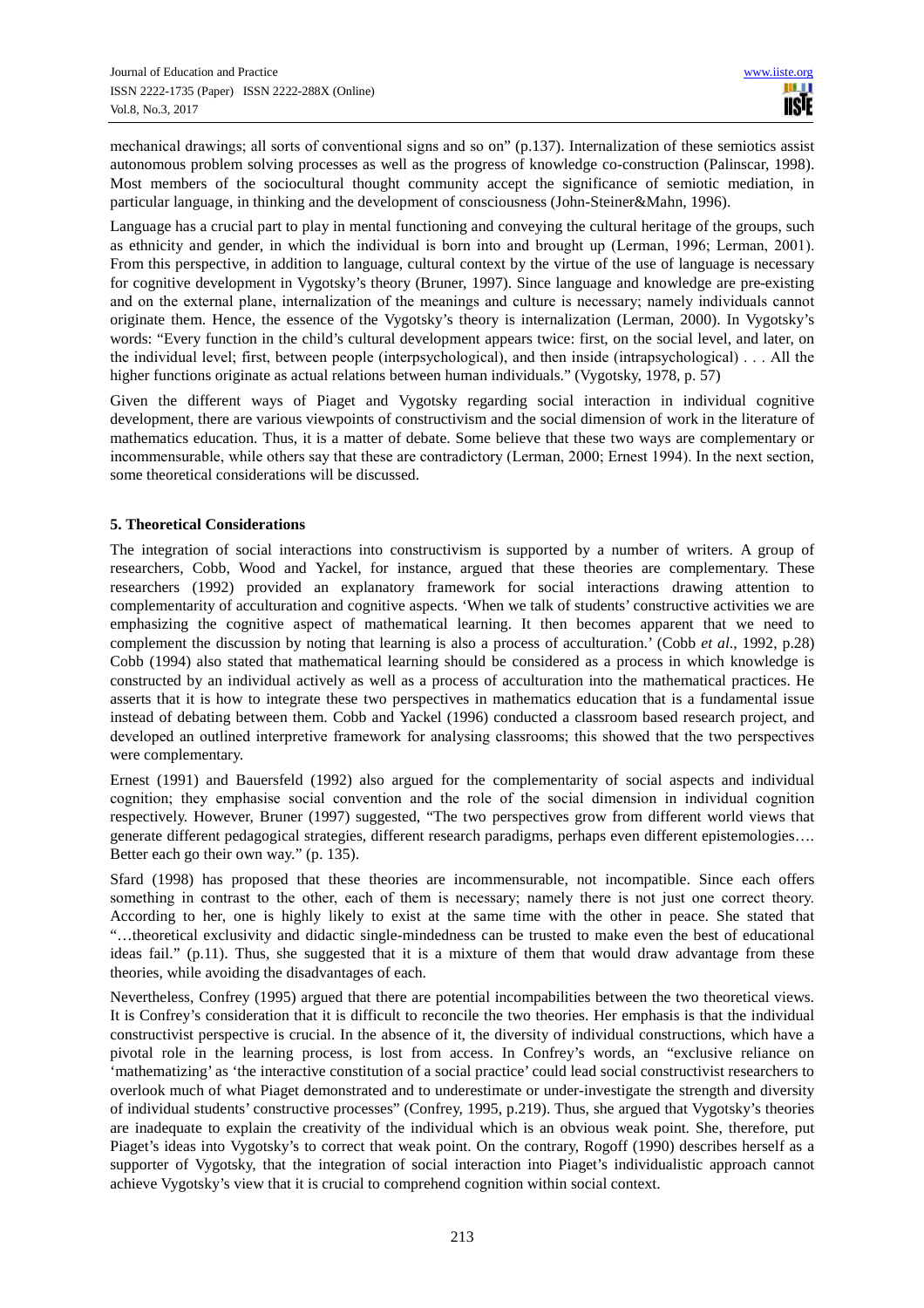In Lerman's 1996 and 2000 articles, he argued that these theories are contradictory. Thus, combining one with the other would create incoherence. Lerman (1996) stated that, 'attempts to incorporate intersubjectivity into radical constructivism make it an incoherent theory.' (p.148). In contrast, Steffe and Thompson (2000) asserted as a reply to Lerman that it is interaction rather than intersubjectivity that was an intrinsic component in radical constructivism from the very beginning. As support for their statement, they emphasized that von Glasersfeld is interested in comprehending 'the nature of human communication and language' (p.194). However, it is Bruner's (1997) view that Piaget's theory is lacking in intersubjectivity. Tudge and Rogoff (1999) also argued that "social influences on development are not central to Piaget's theory" (p.34) and explain their view that Piaget's approach was to "focus on the individual as the unit of analysis" in contrast with Vygotsky's focus on "social activity" as the unit of analysis (p.30).

According to Lerman (2000), due to the fact that these theories have completely different origins, the social dimension should not be integrated into radical constructivism. He also stressed that Piagetian and radical constructivist approaches cannot give an account of why and how children fail. However, Solomon's (1998) explanation for the failure is "cognitive immaturity on the part of the child, inadequate teaching on the part of the teacher" (p.377).

Having discussed various viewpoints of constructivism and the social dimension of work in the literature of mathematics education, some of the empirical research reviewed will now be examined in order to analyse how social interactions promote individual cognition and learning and enhance our understanding of social constructivist perspectives on teaching and learning.

## **6. Research Review**

From the social constructivist perspective, interpersonal interactions in the course of classroom discussion and discourse are considered as important tools for the development of individual cognition. Cobb et al (1993), conducting a project for a year-long teaching experiment in one second grade classroom, investigated the extent to which children engaged in inquiry mathematics when they worked together in both small group and wholeclass settings. Their initial view focused on the individual as they stated that "social interaction was a catalyst for autonomous individual cognitive development" (p.92), but changing the path of theoretical commitment through their study, they then articulated that "mathematical activity can be viewed as intrinsically social in that what counts as a problem and as a resolution has normative aspects" (p.93). However, they tend not to make the individual secondary "...we are attempting to avoid any tendency that subordinates the individual to the social and loses sight of the reflexive relation between the two." (Cobb et al., 1993, p.96)

Cobb et al. assert that there are numerous ways in which individual learning can be developed through social context. A significant stress of their research is on which mathematical meanings are negotiated collectively by the teacher and students and the negotiation of discourse norms and "sociomathematical norms", involving collectively doing mathematics in the classroom, are achieved collectively.

By the same token, Jaworski's (1994) initial view was that of a radical constructivist focusing on individual knowledge construction. However, she expressed her observation in the classrooms in terms of students' learning from a social constructivist perspective after her recognition of different views of the social aspect of classroom learning. As a result of the research conducted by Jaworski (1994), which focused on both individual and social aspects, she asserted that individual students' construction of meaning was promoted substantially by the social dimension. "It manifested itself in language, discourse and physical action within the classroom walls – the activities initiated by the teachers, the group work and discussion, and general emphasis on a supportive and respectful classroom ethos." (p.211). According to her, social interaction and mediation provided established conventions that could be considered as knowledge arising from discussion between students, namely 'intersubjective' knowledge (p.209). She pointed out the difference between radical and social constructivism, that although the impact of social interaction on individual cognition is not excluded by the radical constructivist approach, the fact that knowledge occurs outside the individual is excluded.

She pointed out classroom discourse in a lesson on Vectors that fostered individuals to verbalise their knowledge; through this discourse, individuals negotiated their ideas and perceptions. Although it can be seen from a radical constructivist view that each individual has their own understanding autonomously, teacher and students discussed and negotiated their perceptions for the shared meaning and developed a common understanding. "As the discourse progressed, classroom meanings developed (interpsychologically) and from these students developed their personal meanings (intra psychologically)" (p.210). Thus, it appeared to her that the meaning in the classroom was as a consequence of social interaction. She concluded that "There seems no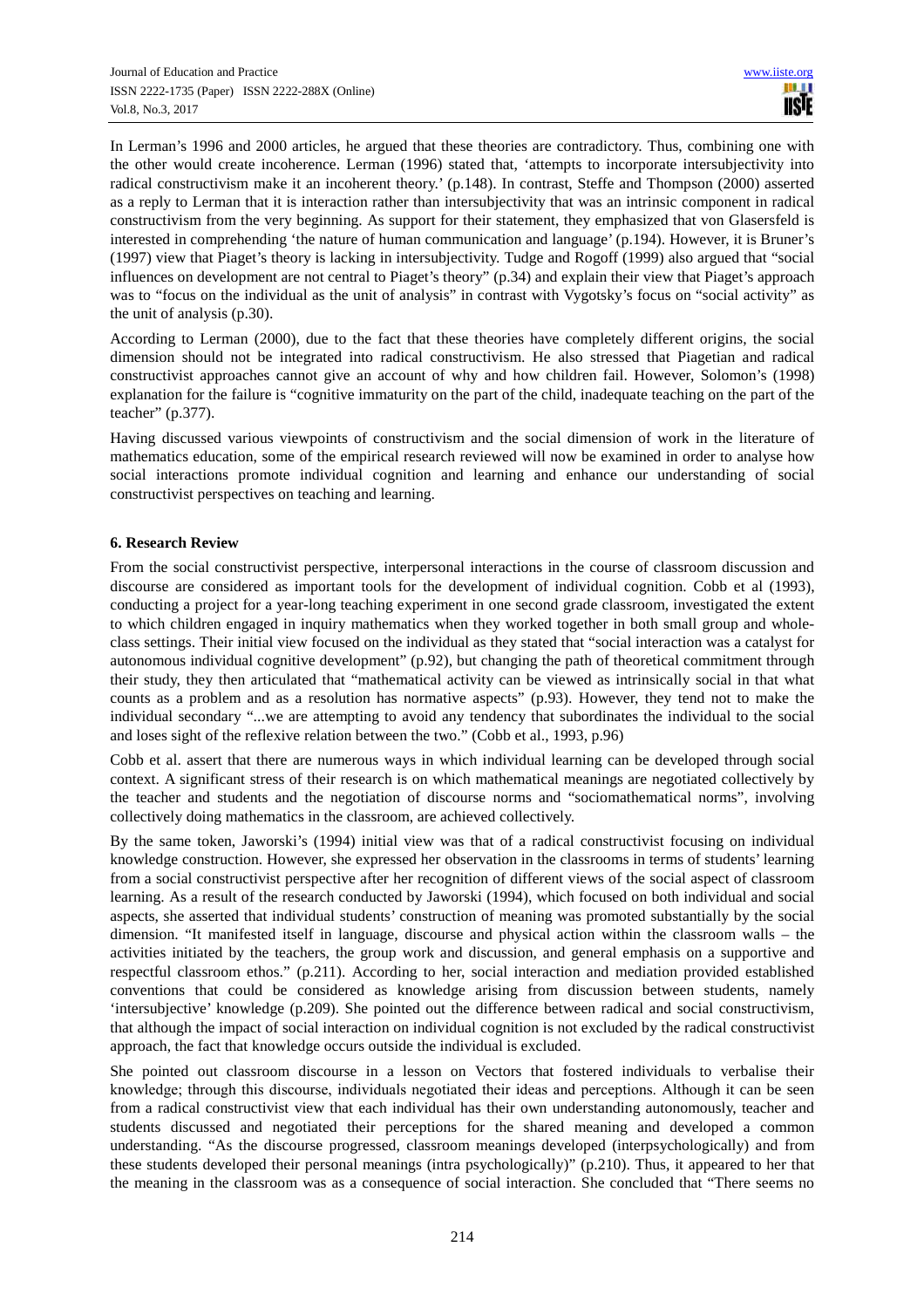doubt that the discourse and its language were functional in students' development of meaning." (p.209). This is related to Vygotsky's suggestion that individual understanding improves by the virtue of language and social interaction.

The pivotal role that the teacher plays in creating a classroom atmosphere that encourages pupils to learn through engagement with the mathematical tasks in classrooms was demonstrated in the research of Goos (2004). In this two-year study of the inquiry into the senior years of secondary school children, the researcher captured some positive examples that teachers make efforts to increase pupils' participation and to initiate them into the use of mathematical tools and conventions in a community of inquiry in order to improve pupils' learning. In this analysis, 'scaffolding', ' peer collaboration', and 'the interweaving of spontaneous and theoretical concepts' (p.282) were delineated for a teacher and pupils to create ZPDs. In order to assign mathematics knowledge in cultural context, such ways emphasise the teacher's role in helping pupils in a Grade 12 and a Grade 11 class. Although the teacher's attempts for students' involvement in mathematical tasks critically and autonomously were resisted by some students, the teacher's position was that of facilitator, inducting students into mathematical activities as well as orchestrating student action.

Lampert (1990) considers her own classroom activities of teaching mathematics where she has had a significant part to play in classroom discourse. She assumed that 'changing students' ideas about what it means to know and do mathematics was in part a matter of creating a social situation…' (p.58). Thus, she took part in discussions not as a settler of a dispute but as a knowing participant thereby sharing the responsibility of mathematical judgement as a community of mathematical intellects established in the classroom. She draws her perspective of classroom discourse primarily on mathematics as a discipline. Consequently, her emphasis is mostly on the interaction between students and teachers while talking about mathematics and doing it. Furthermore, Cobb et al. (1997) analysed reflective discourse in first a grade classroom for a year-long teaching experiment focusing on the positive effects of discourse in the classroom on the mathematical development of participants and contributors which is complementary to Lampert's analysis as the researchers stated.

Taylor and Cox (1997) have also focused on the social aspects of the learning of mathematics. They conducted a study with fourth graders; in addition to a classroom control, there were two peer interaction clusters, a socially assisted learning grouping following reciprocal teaching and a modeling grouping, namely a basic form of cooperative learning. The quiz results obtained pointed out that both peer interaction groups were more competent in solving complicated mathematical problems than the control group, however, children in the socially assisted learning environment were superior to the children of the modelling environment. Reflective questioning, scaffolding, and shared ownership were used in the socially assisted learning group differently from the modelling group. According to researchers, such learning is succesful by virtue of shared ownership that promotes the negotiation of meaning through working all together, the externalization of thoughts including wrong answers and the coming to an agreement as well as the transfer of regulations from the adult to the children. They concluded that 'Keeping in mind that math is not just numbers, but a meaningful, social, and cultural domain is the first step toward reaching this larger goal.' (p.223)

Mercer and Sams (2006) conducted a study to investigate teachers' roles in assisting children to develop their use of language as a tool for effective reasoning collectively, thereby improving individual learning and mathematical understanding during mathematical activities in primary schools in Year 5. This study involved an intervention teaching programme called "Thinking Together" that included both group-based peer group activities and teacher guidance. The findings of this study indicated that collaborative activities enabled students to construct answers for themselves through talk that reinforced the result of the research of Yackel et al. (1991). The evidence of Mercer and Sams's research also indicated that it is the teacher that has a crucial role in children's use of language while working on mathematical tasks and reasoning; and that talk-based group activity can help the development of individuals' mathematical reasoning, understanding and problem-solving. Empirical data in this work also supported the Vygotskyian perspective which asserts that language-based, intermental activity, namely social interaction has a developmental impact on intra-mental activity, namely individual thinking. Thus, there is an indication from Mercer and Sams's study that "if teachers provide children with an explicit, practical introduction to the use of language for collective reasoning, then children learn better ways of thinking collectively and better ways of thinking alone." (p.525)

However, social interaction was analysed in the context of children's' fraction learning in computer micro-worlds by Steffe and Tzur (1994) and they found that not all social interaction between students contributed to learning. Thus, the suggestion of the researchers was that mathematics educators should constitute communication mathematically with children as well as among them and create autonomous mathematical activity in students while interacting with others. In addition, they should create learning positions in which the generation of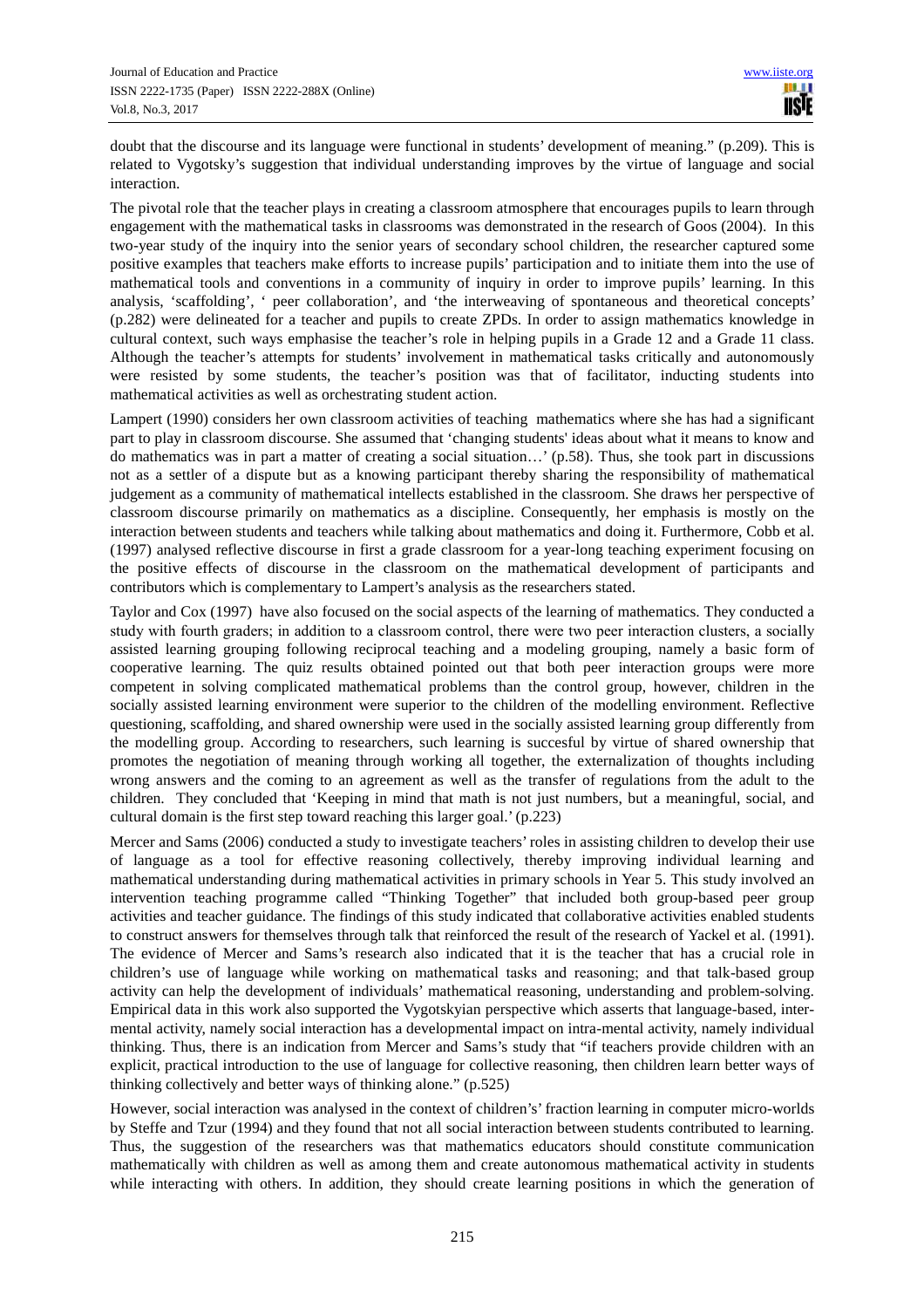perturbations that appeared to contribute to the learning are essential. Furthermore, Sfard and Kieran (2001) examined interactions between two 13-year-old boys learning algebra in two months in order to understand the mathematics learning through social interaction. They comprehended that 'the merits of learning-by-talking cannot be taken for granted" (p.70). According to these researchers, the collaboration between the two students appeared to be not helpful because the communication between them was ineffective. However, they stated that "...based on theoretical arguments and ample evidence from other research, we still believe in the didactic potential of talking mathematics." (p.71).

### **7. Conclusion**

There is a tendency to believe that a radical constructivist perspective disregards, or at least under elaborates, social interaction and the position of language in cognitive development (Lerman, 1994). Hence, social constructivism is gaining ground with some researchers in the psychology of mathematics education as an alternative view to radical constructivism; the relationship between social interaction and cognitive development from a social constructivist perspective has been paid attention to by educators.

Having examined the ways in which two influential theorists have conceptualized these relations, there are some differences between their theoretical positions, particularly the role of social interaction in individual cognition. According to Vygotsky, more skilled peers or adults play a crucial role in the development of individual cognition, and such development is promoted by cooperation in the individual's zone of proximal development. Piaget considered that, although development could be assisted by interaction between peers instead of adults by the virtue of resulting in 'cognitive conflict', individuals are working alone to construct knowledge through the physical, logical, and mathematical material of their world (Tudge and Winterhoff, 1999). However, different perspectives of certain writers make the situation debatable. Many of them, such as Cobb, Ernest, Bauersfeld, have made efforts to integrate social interaction into constructivism to reconcile individual cognition with social aspects of teaching and learning.

Having reviewed the research literature from social constructivist perspectives in the previous section, it could be summarised that since discourse is the paramount meditational instrument for cognitive development from social constructivists' perspectives, studies conducted of interactions through classroom activities and discussions generally contribute to the development of learning and understanding. However, the form of discourse produced is essential to the benefits; interpretive discourses tend to constitute more substantial learning gains. As researchers examined teachers' involvement in individuals' learning, it was found that teachers have a pivotal role in fostering such learning through scaffolding, the use of language and participating in classroom discourse as well as identifying constitutive aspects of teaching such as providing mathematical communication. Thus it could be concluded that although there is a potential for the ineffectiveness of communication through social interaction and therefore less contribution to learning than expected, learning mathematics in an interactive way is generally supportive to individual cognition as many research empirical and theoretical evidence confirmed (see Lampert 1990; Goos, 2004; Cobb et al. 1993; Mercer and Sams 2006).

#### **References**

Bauersfeld, H. (1992) 'Classroom cultures from a social constructivist's perspective', *Educational Studies in Mathematics*, 23, pp 467-481.

Bruner, J. (1997) 'Celebrating Divergence: Piaget and Vygotsky', *Human Development*, 40, pp 63-73.

Cobb P, Wood T, Yackel E. (1993) 'Discourse, Mathematical Thinking, and Classroom Practice', in Forman E. A., Minick N., Stone C. A. (Eds.) *Contexts for Learning: Sociocultural Dynamics in Children's Development*, New York: Oxford Univ. Press, pp 91-119.

Cobb, P. (1994) 'Where Is the Mind? Constructivist and Sociocultural Perspectives on Mathematical Development', *Educational Researcher*, Vol. 23, No.7, pp 13-20.

Cobb, P. and Yackel, E. (1996) 'Constructivist, Emergent, and Sociocultural Perspectives in the Context of Developmental Research', *Educational Psychologist*, Vol.31, No.3/4, pp 175-190.

Cobb, P., Boufi, A., McClain, K., and Whitenack, J. (1997) 'Reflective Discourse and Collective Reflection', *Journal for Research in Mathematics Education*, Vol. 28, No. 3, pp 258-277.

Cobb, P., Yackel, E., and Wood, T. (1992) 'A Constructivist Alternative to the Representational View of Mind in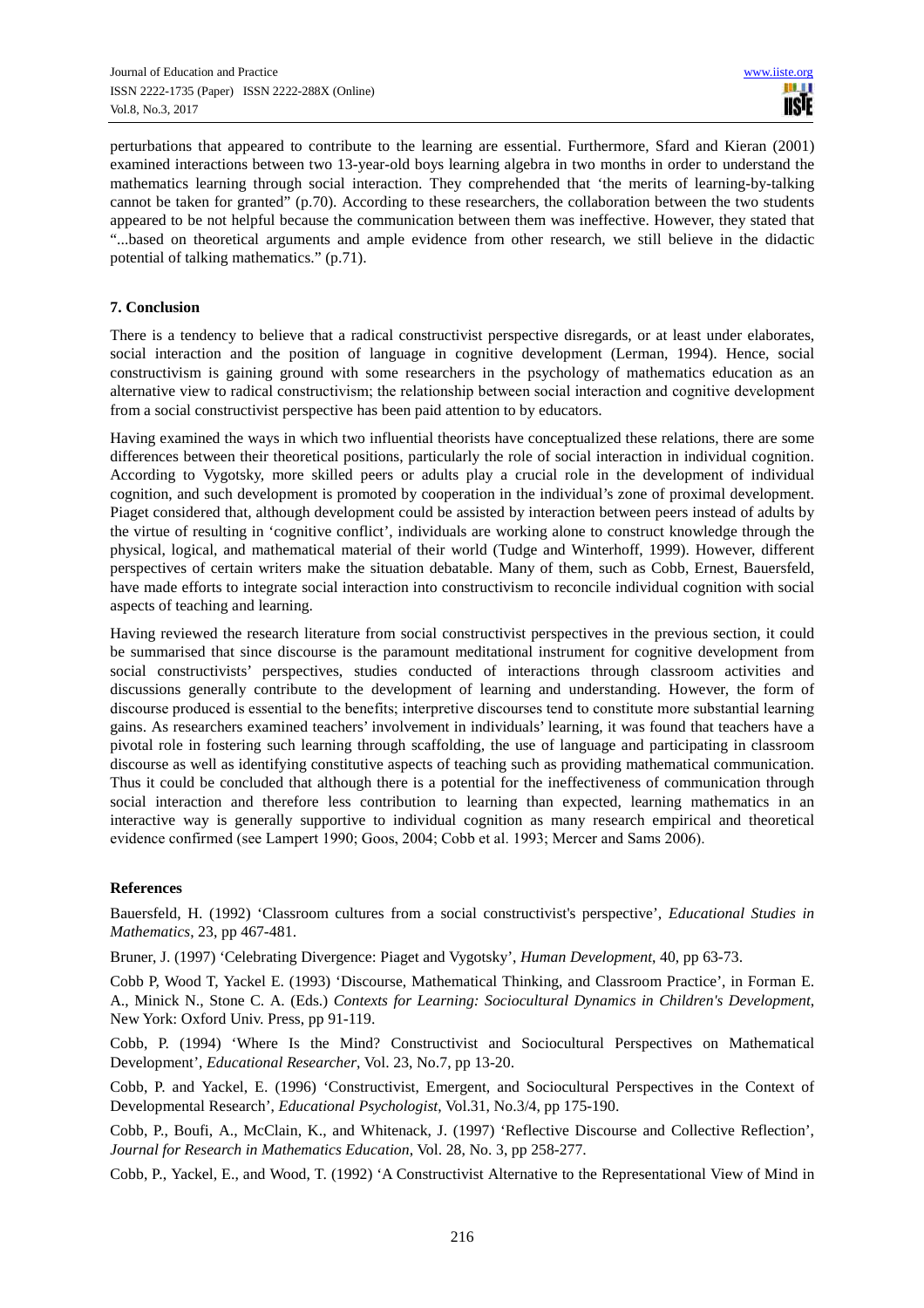Mathematics Education', *Journal for Research in Mathematics Education*, Vol. 23, No. 1, pp 2-33.

Confrey, J. (1990) 'Chapter 8: What Constructivism Implies for Teaching',*Journal for Research in Mathematics Education*, Vol. 4, Constructivist Views on the Teaching and Learning of Mathematics, pp. 107-210.

Confrey, J. (1995) 'How compatible are radical constructivism, sociocultural approaches, and social constructivism?', in Steffe, Leslie P., and Gale, J. E. (Eds.), *Constructivism in education*. Hillsdale, NJ, pp. 185- 225.

Derry, S. J. (1999) 'A Fish called peer learning: Searching for common themes', in O'Donnell, A. M., and King, A. (Eds.) *Cognitive perspectives on peer learnin*g. Mahwah, New Jersey: Lawrence Erlbaum Associates, pp 197- 211.

DeVries, R. (1997) 'Piaget's Social Theory', *Educational Researcher*, Vol. 26, No. 2, pp 4-17.

Ernest, P. (1990) Social Constructivism as a Philosophy of Mathematics: Radical Constructivism Rehabilitated? Retrieved December, 2009 - people.ex.ac.uk.

Ernest, P. (1991) *The Philosophy of Mathematics Education*, London: Falmer.

Ernest, P. (1993) Constructivism, The Psychology of Learning, and the Nature of Mathematics: Some Critical Issues, *Science and Education*, Vol.2, No.2, pp 87-93.

Ernest, P. (1994) 'Social Constructivism and the Psychology of Mathematics Education', in Ernest, P. (Ed.) *Constructing Mathematical Knowledge: Epistemology and Mathematical Education*, London: The Falmer Press pp. 62-72.

Ernest, P. (1996) 'Varieties of Constructivism: A Framework for Comparison', in Steffe, L. P. et al. (Eds.) *Theories of mathematical learning*, New Jersey: Lawrence Erlbaum Associates, pp 335-350.

Ernest, P. (1998) *Social Constructivism as a Philosophy of Mathematics,* Albany, NY: SUNY Press.

Fox, R. (2001) 'Constructivism Examined', *Oxford Review of Education*, Vol. 27, No. 1, pp 23-35.

Gärdenfors, P. and Johansson, P. (2005) 'Introduction to Cognition, Education and Communication Technology' in Gärdenfors, P. and Johansson, P. (Eds.) *Cognition, Education, and Communication Technology*, New Jersey: Lawrence Erlbaum Associates, pp 1-20.

Goos, M. (2004) 'Learning Mathematics in a Classroom Community of Inquiry', *Journal of Research in Mathematics Education*, Vol. 35, No. 4. pp 258-91.

Harder, P. (1999) 'Function, Cognition, and Layered Clause Structure', in Allwood, J. S., and Gärdenfors, P. (Eds.) *Cognitive semantics: meaning and cognition*, Amsterdam: John Benjamin publishing, pp. 37-66.

Jaworski, B. (1994*) Investigating mathematics teaching: a constructivist enquiry,* London: Falmer Press.

John-Steiner, V. and Mahn, H. (1996) 'Sociocultural Approaches to Learning and Development: A Vygotskian Framework', *Educational Psychologist*, Vol.31, No.3/4, pp 191-206.

Jones, M. G. and Brader-Araje, L. (2002) 'The Impact of Constructivism on Education: Language, Discourse, and Meaning', Vol. 5, No. 3.

Lampert, M. (1990) 'When the Problem Is Not the Question and the Solution Is Not the Answer: Mathematical Knowing and Teaching', *American Educational Research Journal*, Vol. 27, No. 1, pp 29-63.

Lerman, S. (1994) 'Articulating Theories of mathematics Learning', in Ernest, P. (Ed.) *Constructing Mathematical Knowledge: Epistemology and Mathematical Education*, London: The Falmer Press, pp.41-49.

Lerman, S. (1996) 'Intersubjectivity in Mathematics Learning: A Challenge to the Radical Constructivist Paradigm?', *Journal for Research in Mathematics Education*, Vol. 27, No. 2, pp 133-150.

Lerman, S. (2000) 'A Case of Interpretations of Social: A Response to Steffe and Thompson ', *Journal for Research in Mathematics Education*, Vol. 31, No. 2, pp. 210-227.

Lerman, S. (2001) 'Cultural, discursive psychology: A sociocultural approach to studying the teaching', *Educational Studies in Mathematics*, 46, pp 87–113.

Maturana, H. (1978) 'Biology of language: The epistemology of reality', Retrieved January, 2010 grace.evergreen.edu, pp. 1-19.

Mercer, N. and Sams, C. (2006) 'Teaching Children How to Use Language to Solve Maths Problems', *Language and Education*, Vol. 20, No. 6, pp 507-528.